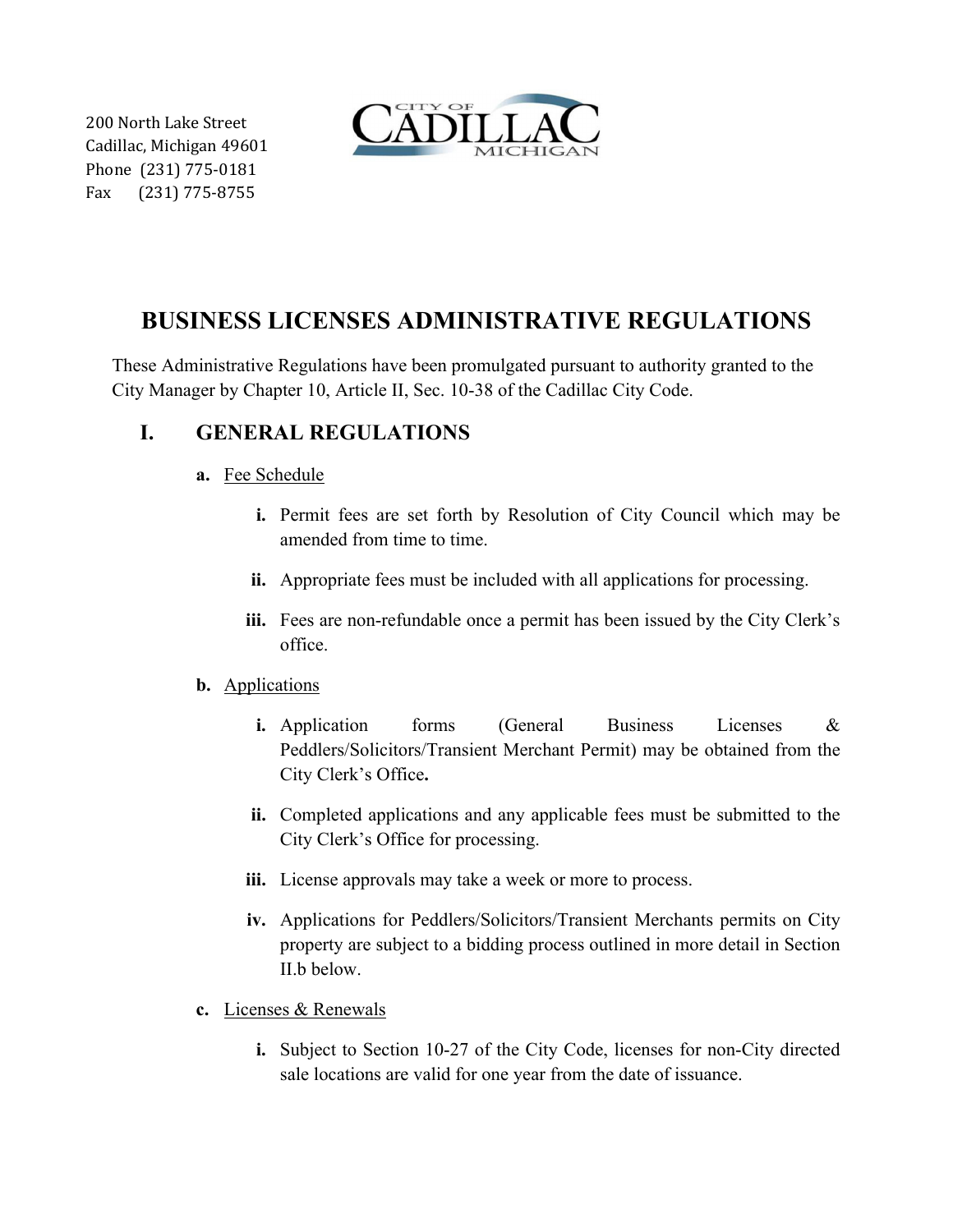- **ii.** Renewal applications shall be submitted in the manner set forth in Sections 10-27 & 10-28 of the City Code.
- **iii.** Licenses and permits are subject to all other regulations and procedures set forth in Chapter 10 Article II of the City Code.

## **II. PEDDLERS, SOLICITORS & TRANSIENT MERCHANTS**

#### **a. Vending on non-City Property**

**i.** Vending on non-City property is allowed with a valid Peddlers/Solicitors/Transient Merchants permit.

### **b. Vending on City Property**

- **i.** Non-Food Goods and Wares: Vending of non-food goods and wares on City property is allowed with a valid Peddlers/Solicitors/Transient Merchants permit (no sealed bidding process required.)
	- **1.** Applicants for vending of non-food goods and wares on City property will be contacted by a City representative to discuss specific areas available for parking/vending.
- **ii.** Food: Vending food items on City property, is only allowed with a valid permit at locations and hours as set forth in these regulations. Those locations, which may be amended from time to time, include those generally on the maps attached in **Appendix I** of these Regulations. Bidders awarded a permit for each site will be contacted by a City representative to discuss specific areas at each general site available for parking/vending.
	- **1.** *Sealed Bidding Process.*
		- **a.** Since there are limited City controlled or owned properties available for vending, permits for vending on such properties is offered to interested persons by way of a sealed bidding process.
		- **b.** Except for the first year of this program, the City will post on its website and publish in the newspaper in February of each year notice of Request for Sealed Bids ("RFSB") for each City directed sale location. The RFSB will designate a due date and time for bids and note any other information that must be included in the bid. Each location will have a designated minimum bid amount as set forth in Section I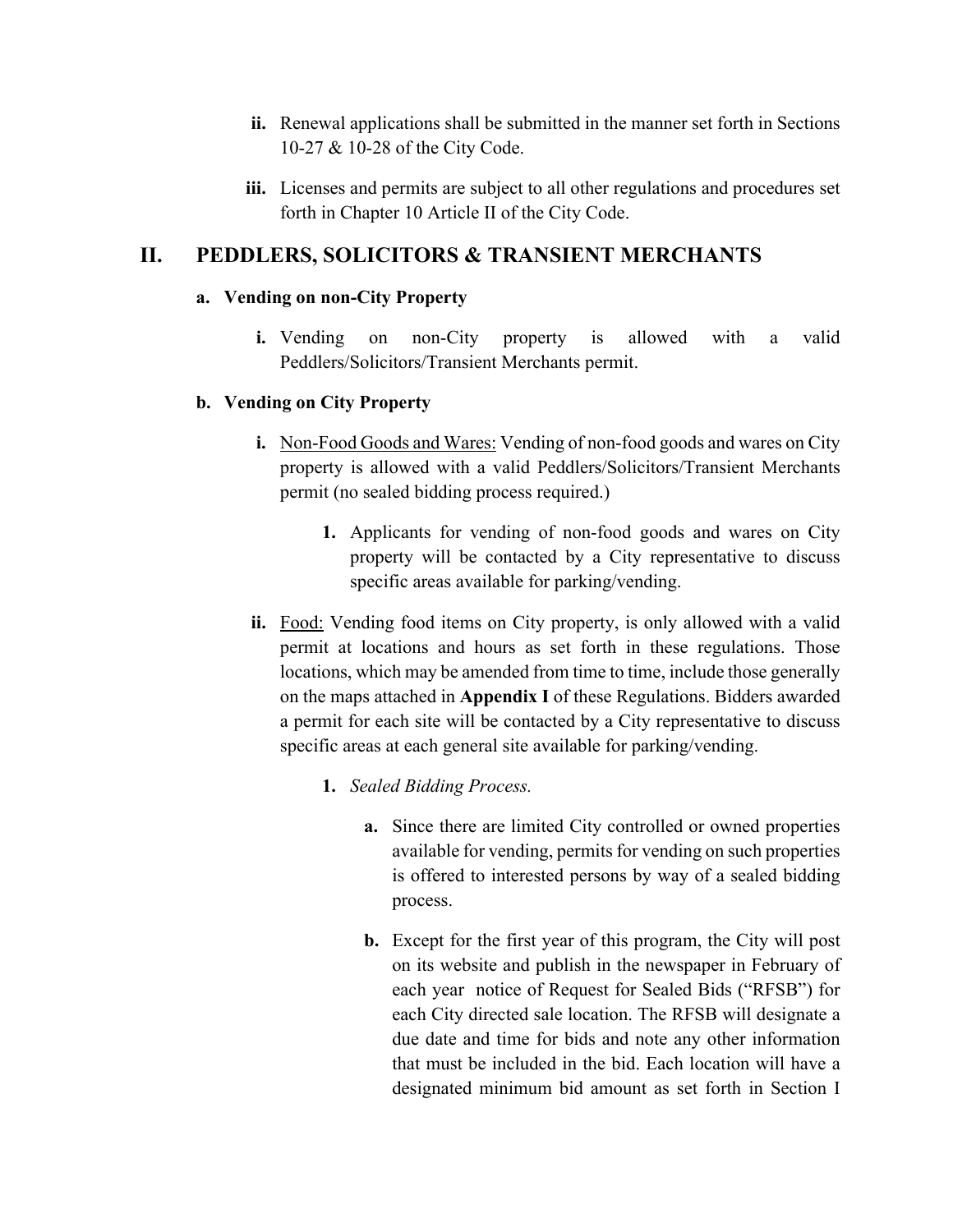above. Note: Minimum bid amounts for each location may not be uniform. Except as provided in subsection II.b.ii.1.g of these Regulations, all permits shall expire on March  $31<sup>st</sup>$ of each subsequent year.

- **c.** Any interested persons may submit a bid pursuant to the RFSB for one or more locations. An applicant must submit a separate bid for each location for which it wishes to apply. All bids shall be submitted in a sealed envelope to the City Clerk by the date and time specified and shall be marked on the outside of the envelope "CITY DIRECTED SITE BID."
- **d.** Permits will generally be awarded to the highest bidder for each location based on the applicant's ability to address each of the items noted in the RFSB. Notwithstanding, the City may also consider, among others, the following factors:
	- **i.** Financial responsibility of the bidder;
	- **ii.** City's past dealings with the bidder;
	- **iii.** The type of goods proposed to be sold by the bidder;
	- **iv.** Adequacy of equipment if vending from stand, cart and/or any other mobile device;
	- **v.** Any other pertinent considerations.
- **e.** The City may reject bids for the following reasons, among others:
	- i. Failure of the bidder to respond to the requirements of the request for bid;
	- ii. Submission of a late bid, mistake or error by the bidder;
	- iii. Fraud, collusion, or conflict of interest;
	- iv. Indebtedness to the City; or
	- v. Any previous "violations of public trust" by the bidder.
	- vi. Any other reason in the City's sole discretion.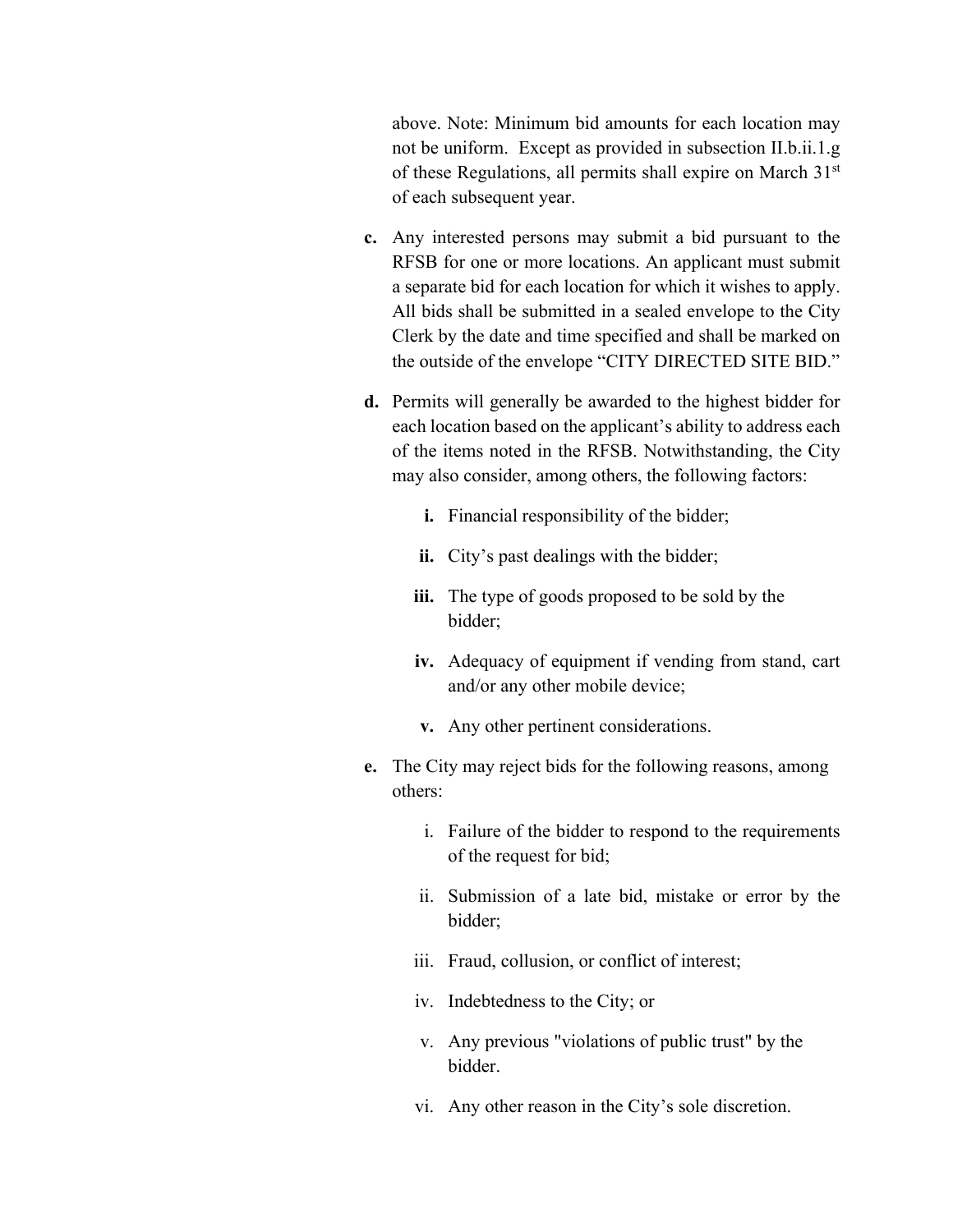- **f.** The City Clerk shall open all bids submitted at the date and time indicated in the RFSB. Bid opening shall be open to the public. All bidders will be timely notified of any award of permit or of a decision not to award a permit.
- **g.** If no bids are received or if City directed sale locations remain available, the City Manager may award such permits for any available location and may determine the duration and scope of any permit offered, which shall not be less than thirty days, nor shall extend beyond March  $31<sup>st</sup>$  of any subsequent year and the fee shall be prorated on a daily basis pursuant to the minimum bid required by the fee schedule. By way of example and not limitation the fee for a mobile cart location would be \$500/365 days and would equal a daily fee of \$1.37 per day and the fee for a food truck would be \$1,225/365 days and would equal \$3.36 per day.
- **h.** The City reserves the right to accept or reject any or all bids and, to waive informalities or errors in the bidding process.

#### **c. Miscellaneous Rules (City & non-City Property)**

- **i.** Except as otherwise allowed by the City, vending may occur between sunrise and 11 p.m., except for solicitors working in a residential location who may only solicit between 9 a.m. and 9 p.m. or sunset, whichever is earlier. No vending unit may be present on City property, including for set up or tear down, except during this time.
- **ii.** Vendors must provide appropriate waste receptacles at the site of the unit and remove all litter, debris and other waste attributable to the vendor on a daily basis. Waste shall not be disposed of in City receptacles.
- **iii.** If parked on public streets, vendors shall conform to all applicable parking restrictions.
- **iv.** Vendors may not operate on a street, City property or within an area which has been closed by the city council or the city manager for an art fair, street fair or other special event, unless otherwise included in the special event. Notwithstanding, the City Manager may authorize an alternative location for vendors at his or her discretion.
- **v.** Vendors shall not use flashing, blinking or strobe lights.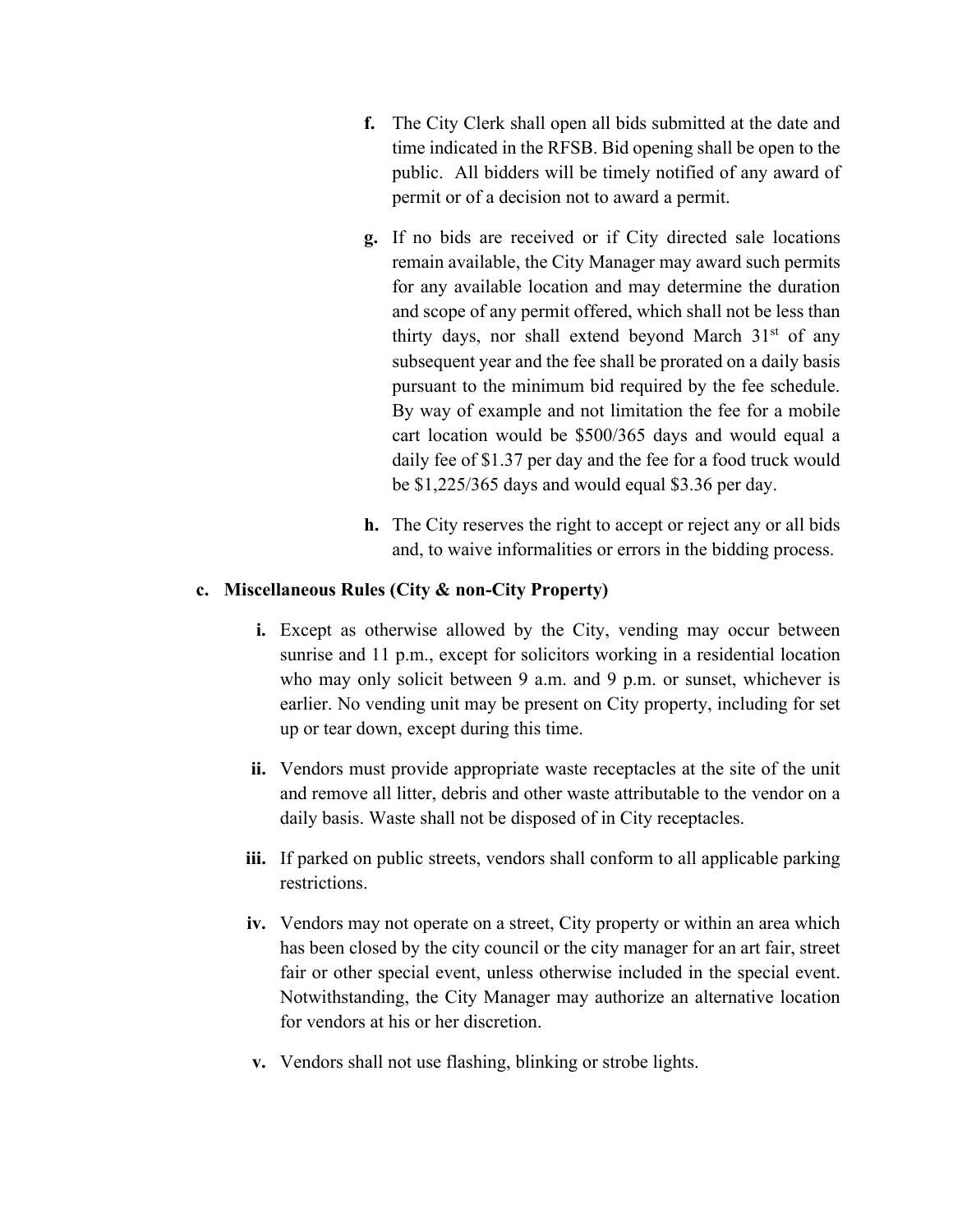- **vi.** Vendors shall not use loud music, amplification devices or other audible methods to gain attention that causes a disruption or safety hazard.
- **vii.** Vendors may have one free standing sign that is not more than six square feet. The sign must be located within 5 feet of the unit and may not be placed in an area that impedes pedestrian or vehicle traffic/safety.
- **viii.** No unit may be left unattended on City property for more than two hours.
	- **ix.** The use of any electricity or generator must be authorized by the city. No power cables may be extended at or across any City street, alley or sidewalk except in a safe manner.
	- **x.** All waste and water shall be disposed of in accordance with federal, state and local regulations. Untreated waste shall not be disposed of in City sewers.
	- **xi.** Vendors may not approach drivers of motor vehicles or customers in stores without store manager permission.
- **xii.** Solicitors must identify themselves and the name of the organization they represent.
- **xiii.** Solicitors must immediately and peacefully depart from any premises when requested.
- **III. EXEMPTIONS.** The following are specifically exempted from the peddler, solicitor or transient merchant permit requirements only if vending occurs on non-City owned property and/or involves the vending of only non-food goods and wares:

a. Special Events Approved by City: Any person operating as part of a larger special event (like arts and crafts fairs, farmers' markets, festivals, and exhibitions), which has been specifically approved by the city under other applicable provisions of the city code, provided that any such person was included within the original application for the special event by the organizer of the event and further provided that any person engaged in the business of selling prepared food from any motor vehicle, conveyance, cart, stand, booth or other similar structure or fixture that is cooked or heated with a device or appliance using any gas or liquid until and unless the motor vehicle, conveyance, cart, stand, booth or other similar structure or fixture, device or appliance is reviewed or inspected by appropriate city departments. However, no person shall be permitted to operate beyond the date of the special event approved by the city without an approved permit.

b. Limousine carriers, taxicab carrier, or transportation network company: To the extent limousine and taxicab carriers and transportation network companies are exempt